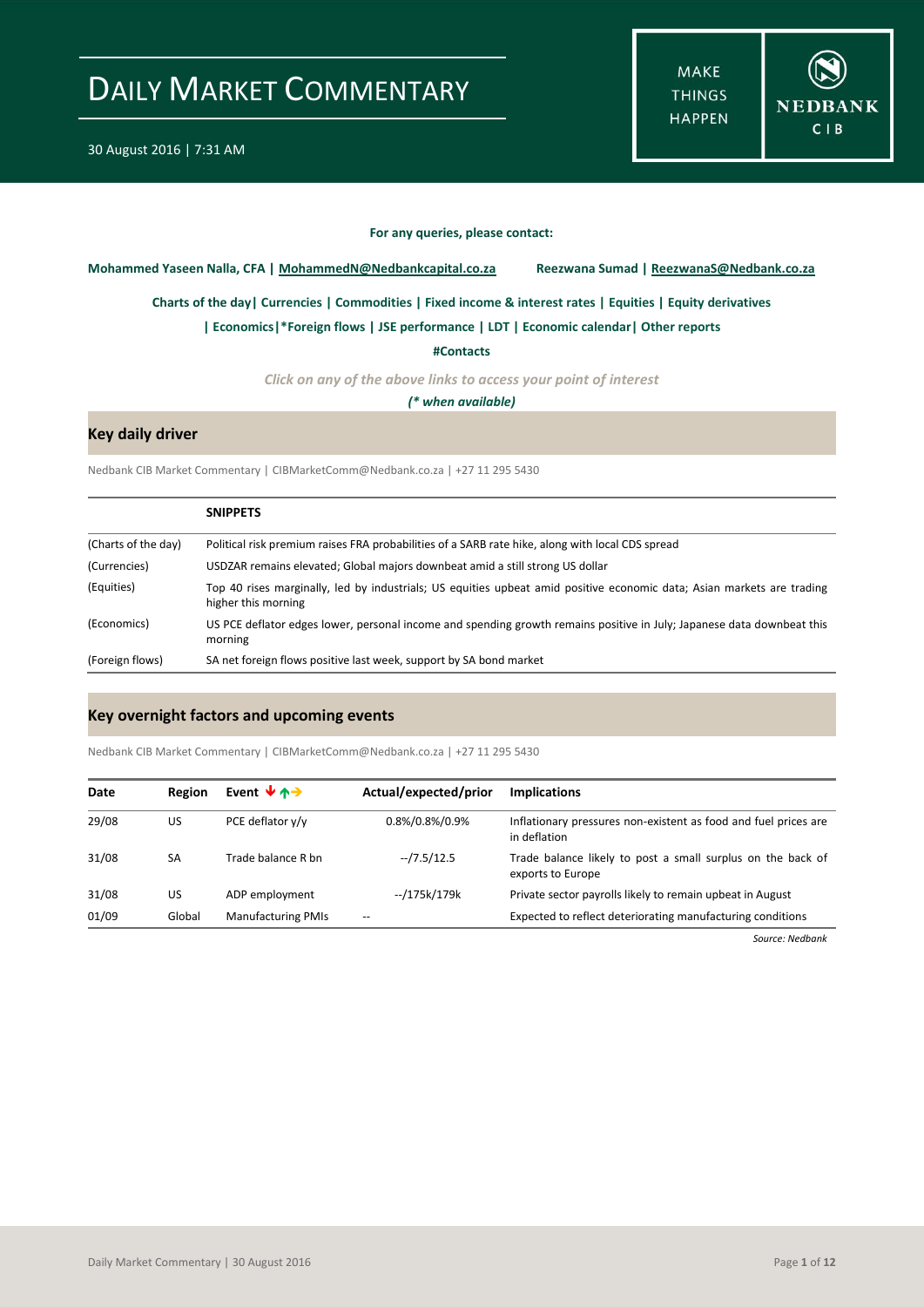# <span id="page-1-0"></span>**Charts of the day** [back to top](#page-0-0) **back to top**

Nedbank CIB Market Commentary | CIBMarketComm@Nedbank.co.za | +27 11 295 5430

- Local political risk premium has risen given the standoff between the local police unit, the Hawks, and finance minister Pravin Gordhan. On the back of events that unfolded last week, the rand has weakened significantly against the major crosses, local interest rate hike expectations have surged, and cost of insurance against a sovereign default – the CDS spread – has risen.
- Last week, SA FRAs (Forward rate agreements) were pricing in a 33% probability of a SARB rate hike at the next policy meeting and an 81% probability of a 25 basis point hike before year-end. This has risen to 61% and 101% respectively over the weekend. Hence market participants forecast a rate hike by year-end with certainty. This corresponds to a 40 basis point move (higher) in the 3, 6 and 9 by 12 month FRA's respectively – essentially wiping out 3 months of gains/consolidation. The reason fuelling this move is the uncertainty surrounding the Finance minister, the case of the Hawks' and future course of action by both parties. Should the Hawks persist with legal action against Gordhan, we may see a temporary, albeit sharp, negative move in local markets. Political event-risk is a highly unpredictable form of risk premium that markets are highly sensitive to.
- Local real rates have risen over the past 18 months, with the central bank reiterating that we are still in a hiking cycle. Although the local real rate remains elevated relative to 2011-2014, the lower inflation projection over the next two years and consequent accommodation expected from the SARB will likely push real rates lower, ie. accommodative real rates. For now however, markets are anticipating another SARB rate hike, which is fuelled by political event-risk, a sharply weaker rand exchange rate and a possibility of a credit rating downgrade in December.
- As a result, the SA 5-year CDS spread rose by 20 basis-points, even though the emerging market average has declined by 2 basis points. Since Q4/2015, essentially post Nene-gate, the extent of the moves in the local CDS is more pronounced than that of the EM average. Although the correlation between the two is still positive, it has declined, reflective of the local political risk premium on the local CDS. This will likely persist until tensions die down. For now, local markets remain fickle and driven by sentiment which is consequently a product of political event-risk.

#### **Real rates are expected to drift accommodative in the long run**



# **Political risk premium drives local CDS higher**



*Source: Bloomberg, Nedbank*

*Source: Bloomberg, Nedbank*

### **Recent political risk results in an uptick in market expectations of a SARB rate hike**



*Source: Bloomberg, Nedbank*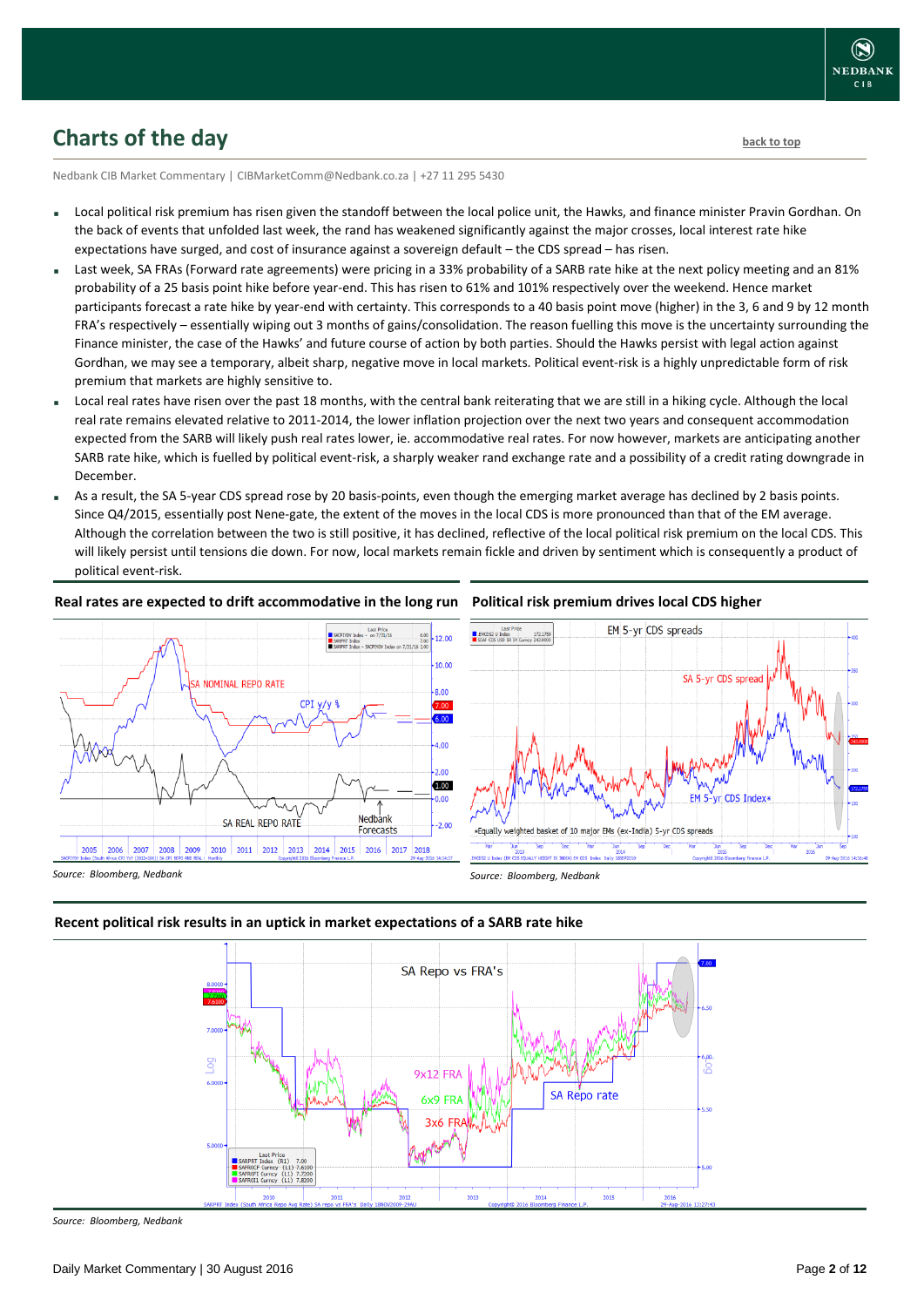# <span id="page-2-0"></span>**Currencies [back to top](#page-0-0)**

Business Banking FX | +27 11 535 4003 | Corporate FX | +2711 535 4002 | Institutional FX | +2711 535 4005

- The local session started the week with the rand trading at 14.3100. Steady buying interest from local and offshore counterparts dominated the morning session in thin conditions due to the UK holiday. The Rand traded weaker for most of the session, eventually peaking at 14.5450. Exporters did seem to take some advantage of the higher levels. During the New York session, the Rand was able to recover somewhat to close the day at 14.3720, not that far from its opening levels. This morning the local unit opens slightly weaker, at 14.4450. EURZAR at 16.1430 and GBPZAR at 18.9050.
- International markets found themselves trading on the back foot for most of the session, as general dollar strength filtered through the market. After opening at 1.1206, the Euro closed the day near the lows at 1.1169. A similar story line with the Cable, as it opened at 1.3130 and closed the session at 1.3073. Gold traded \$3 firmer on the day, ending the session at \$1322.55
- On the economic data front we have German CPI, US consumer confidence and Local budget data. Focus will start shifting towards the US NFP release at the end of the week.
- The Rand is expected to trade under some pressure in the near term, as further developments surrounding the Fin min saga and implications there-after continues to surface, Eskom coal contracts and the SAA funding consume the local news headlines.

|                                 |            | $\sqrt{2}$             | $\sqrt{\Delta}$             | $\sqrt{\Delta}$          | <b>Month</b>          | <b>USD</b> trend    |
|---------------------------------|------------|------------------------|-----------------------------|--------------------------|-----------------------|---------------------|
| <b>Majors</b>                   | Last price | $-1d$                  | <b>MTD</b>                  | <b>YTD</b>               | trend                 |                     |
| <b>GBPUSD</b>                   | 1.31       | 0.02                   | $-1.10$                     | $-11.20$                 | Ф                     | USD strength        |
| <b>EURUSD</b>                   | 1.12       | $-0.04$                | $-0.02$                     | 2.82                     | ⊕                     | USD strength        |
| <b>USDJPY</b>                   | 102.13     | $-0.03$                | 0.07                        | $-15.03$                 | ♠                     | USD strength        |
| <b>USDAUD</b>                   | 1.32       | $-0.05$                | 0.34                        | $-3.70$                  | ♠                     | USD strength        |
| <b>Rand crosses</b>             | Last price | $\%$ $\Delta$<br>$-1d$ | $\%$ $\Delta$<br><b>MTD</b> | $\Delta_0$<br><b>YTD</b> | <b>Month</b><br>trend | <b>ZAR</b> trend    |
| <b>USDZAR</b>                   | 14.44      | 0.33                   | 4.04                        | $-6.75$                  | ♠                     | <b>ZAR</b> weakness |
| <b>GBPZAR</b>                   | 18.89      | 0.35                   | 2.92                        | $-17.19$                 | ♠                     | ZAR weakness        |
| <b>EURZAR</b>                   | 16.13      | 0.29                   | 3.99                        | $-4.12$                  | ♠                     | <b>ZAR</b> weakness |
| <b>AUDZAR</b>                   | 10.93      | 0.38                   | 3.52                        | $-3.14$                  | ♠                     | <b>ZAR</b> weakness |
| <b>ZARJPY</b>                   | 7.07       | $-0.35$                | $-3.70$                     | $-8.88$                  | л                     | ZAR weakness        |
|                                 |            | $\%$ $\Delta$          | $\%$ $\Delta$               | $\%$ $\Delta$            | <b>Month</b>          | <b>ZAR</b> trend    |
| <b>African FX</b>               | Last price | $-1d$                  | <b>MTD</b>                  | <b>YTD</b>               | trend                 |                     |
| ZARMWK (Malaw ian kw acha)      | 49.92      | $-0.31$                | $-3.66$                     | 15.70                    | ⊕                     | <b>ZAR</b> weakness |
| ZARBWP (Botsw ana pula)         | 0.75       | $-0.25$                | $-1.99$                     | 2.53                     | ⊕                     | <b>ZAR</b> weakness |
| ZARKES (Kenyan shilling)        | 7.02       | $-0.28$                | $-3.86$                     | 6.29                     | ⊕                     | <b>ZAR</b> weakness |
| ZARMUR (Mauritian rupee)        | 2.44       | $-0.77$                | $-4.19$                     | 5.27                     | ⊕                     | ZAR weakness        |
| ZARNGN (Nigerian naira)         | 21.80      | $-0.32$                | $-5.26$                     | 69.33                    | ⊕                     | <b>ZAR weakness</b> |
| ZARGHS (Ghanian cedi)           | 0.27       | $-0.26$                | $-4.10$                     | 11.17                    | ⊕                     | <b>ZAR</b> weakness |
| ZARZMW (Zambian kw acha)        | 0.67       | $-0.33$                | $-9.37$                     | $-5.92$                  | ⊕                     | ZAR weakness        |
| ZARMZN (Mozambican metical)     | 5.03       | $-0.22$                | 2.34                        | 62.11                    | ♠                     | ZAR strength        |
| Source: Bloomberg & Nedbank CIB | Time       |                        | 2016/08/30 07:18            |                          |                       |                     |

Possible trading range: 14.3200-14.6200.

*\*Please note that the sign on the % change reflects the change on the headline number. The narrative indicates the trend direction over the month. For trade in any of these currencies, contact our FX dealing desks*



### **EUR/USD**

*Source: Bloomberg, Nedbank*



*Source: Bloomberg, Nedbank*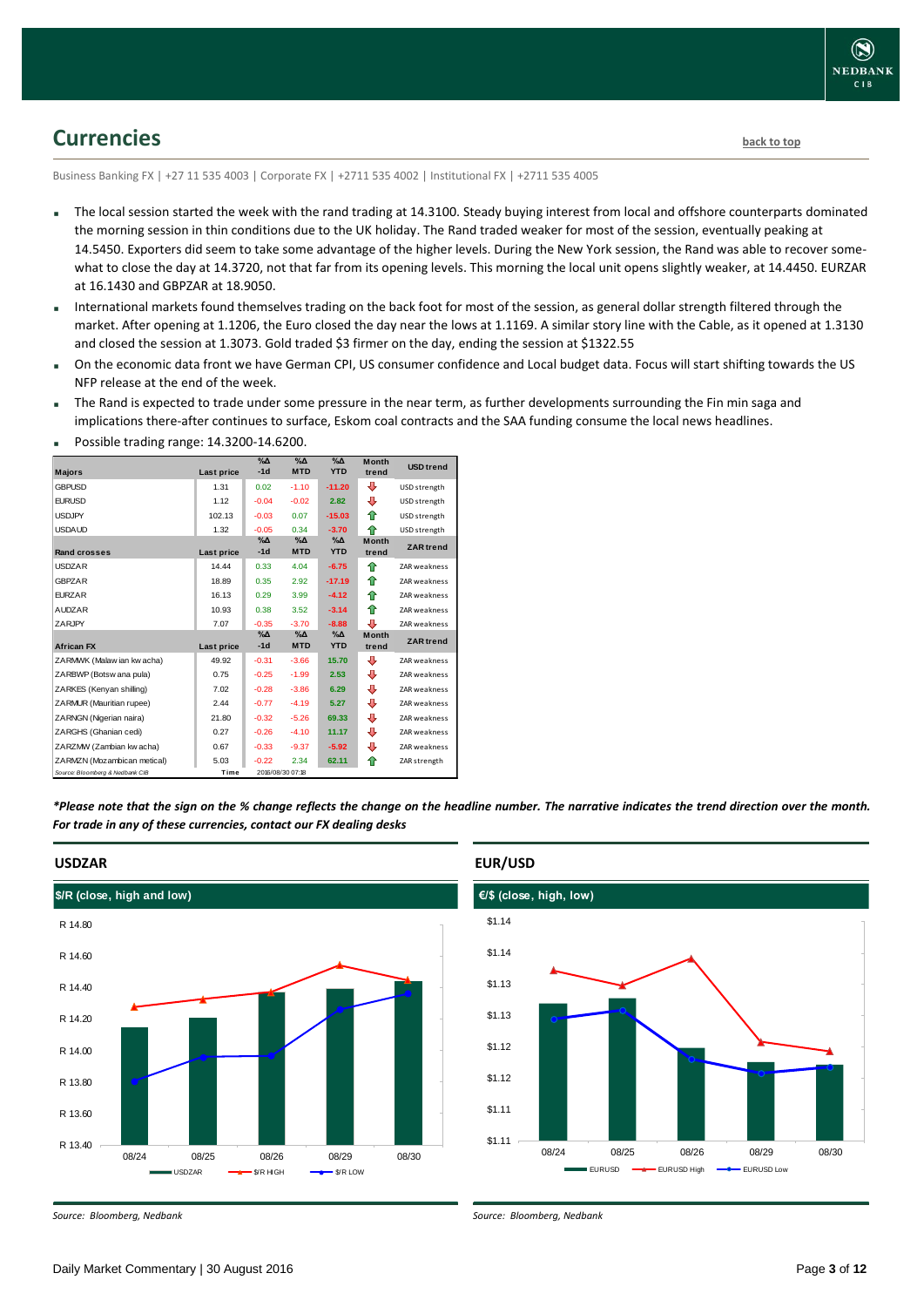<span id="page-3-0"></span>**Commodities [back to top](#page-0-0)** 

Nedbank CIB Market Commentary | CIBMarketComm@Nedbank.co.za | +27 11 295 5430| +27 11 535 4038

- Brent crude remained unchanged through the local session. Markets are trading cautiously ahead of the OPEC meeting next month. Overall supplies remain ample, but any changes to production or supplies announced at the OPEC meeting next month may stabilise prices in the near term. The probability of this is very low as previous talks among OPEC member states have almost always broken down. The oil market remains in a supply glut, as US inventories continue to rise.
- Gold also traded in a narrow range, but edged marginally higher despite a still-strong US dollar. Should the dollar maintain its strength, the gold price will likely enter a bear market, or correct materially from the surge seen over the last 6 months. A fed rate hike will support the dollar, should it materialise later in the year.

| <b>Commodities</b>              | Last price | $\% \Delta$<br>$-1d$ | $\% \Delta$<br><b>MTD</b> | $\% \Delta$<br><b>YTD</b> | <b>Month</b><br>trend |
|---------------------------------|------------|----------------------|---------------------------|---------------------------|-----------------------|
| Brent near future (\$)          | 49.38      | 0.24                 | 16.30                     | 32.46                     | ⇑                     |
| WTI crude (\$)                  | 47.15      | 0.36                 | 13.34                     | 27.29                     | ⇑                     |
| Gold spot (\$)                  | 1 323.48   | 0.02                 | $-2.06$                   | 24.60                     | ⊕                     |
| Platinum spot (\$)              | 1 078.20   | $-0.02$              | $-6.13$                   | 20.66                     | ⊕                     |
| SA w hite maize spot (R)        | 4 275.00   | 0.73                 | 1.62                      | $-8.28$                   | ⇑                     |
| Source: Bloomberg & Nedbank CIB | Time       |                      | 2016/08/30 07:18          |                           |                       |

#### **Platinum vs Gold**



**Brent Crude vs West Texas Intermediate Brent Crude vs West Texas Intermediate** 



*Source: Bloomberg*

*Source: Bloomberg*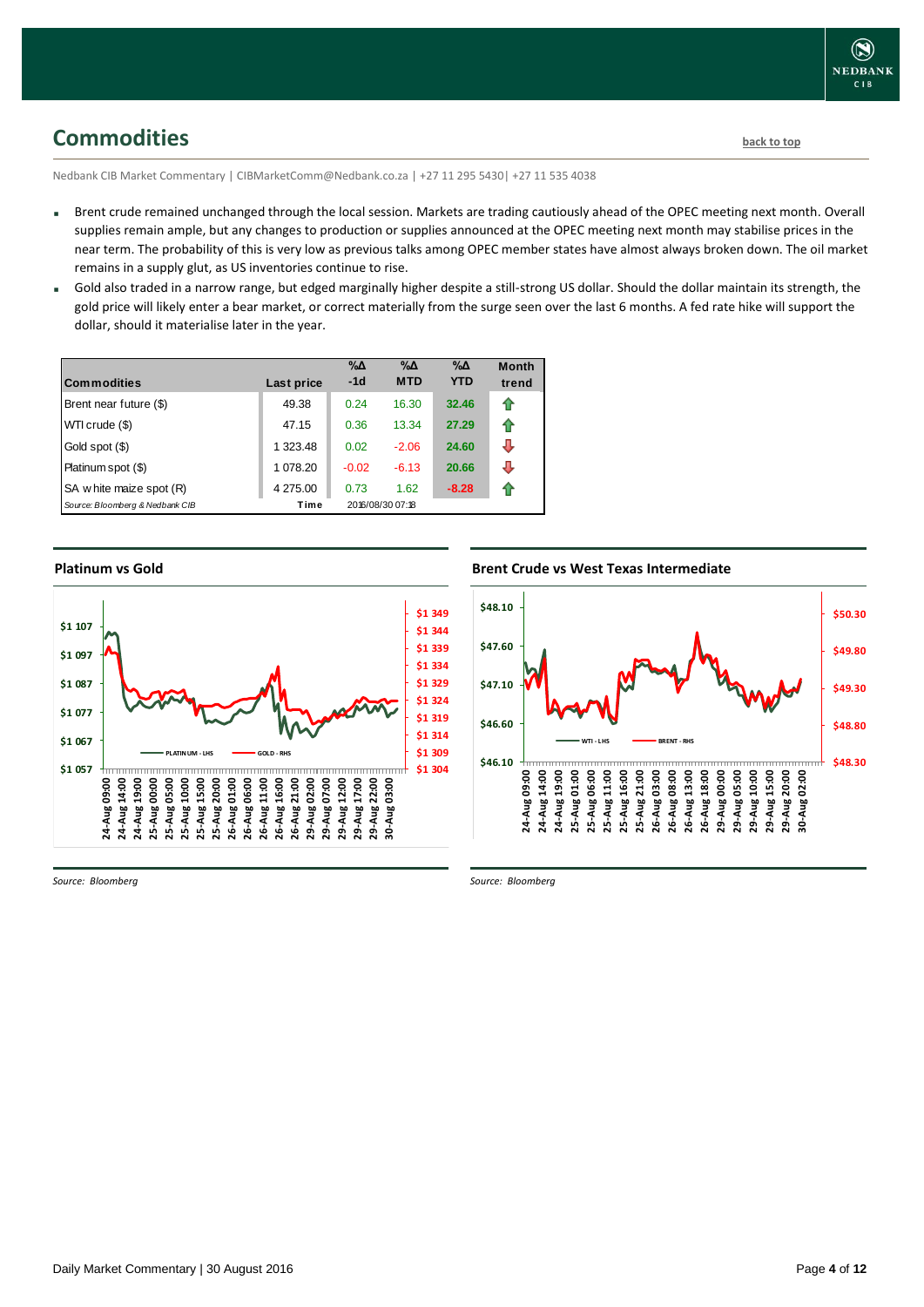**Month trend**

**Month trend**

### <span id="page-4-0"></span>**Fixed income and interest rates back to the line of the set of the set of the set of the set of the set of the set of the set of the set of the set of the set of the set of the set of the set of the set of the set of th**

|                                 |            | Δ              | Δ                | Δ          | <b>Month</b>  |                                  |                   | Δ              | Δ                | Δ          | <b>Month</b> |
|---------------------------------|------------|----------------|------------------|------------|---------------|----------------------------------|-------------------|----------------|------------------|------------|--------------|
| <b>Bonds</b>                    | Last price | 1 <sub>d</sub> | <b>MTD</b>       | <b>YTD</b> | trend         | <b>FRAs and Swaps</b>            | <b>Last price</b> | 1 <sub>d</sub> | <b>MTD</b>       | <b>YTD</b> | trend        |
|                                 | %          | bps            | bps              | bps        |               |                                  | %                 | bps            | bps              | bps        |              |
| R203-1 yrs                      | 7.89       | 15.17          | 40.37            | $-63.63$   | ⇑             | 3X6 FRA                          | 7.59              | $-0.50$        | 18.50            | 17.00      | ⇑            |
| R208-4.6 yrs                    | 8.41       | 0.10           | 30.90            | $-99.90$   | 企             | 6X9 FRA                          | 7.71              | 1.00           | 22.00            | $-6.50$    | ⇑            |
| R186-10.3 yrs                   | 9.00       | $-0.20$        | 36.70            | $-75.90$   | 企             | 9X12 FRA                         | 7.80              | $-0.50$        | 26.50            | $-45.50$   | ⇑            |
| R2048-31.5 yrs                  | 9.61       | $-0.10$        | 27.20            | $-79.10$   | ⇑             | <b>18X21 FRA</b>                 | 7.84              | 0.00           | 20.00            | $-117.00$  | ⇑            |
| <b>US 10 yr</b>                 | 1.58       | 1.83           | 12.43            | $-69.17$   | 合             | SA 2yr Sw ap                     | 7.73              | 1.00           | 19.00            | $-43.10$   | ⇑            |
| <b>UK 10 yr</b>                 | 0.56       | 0.00           | $-17.66$         | $-71.22$   | ⊕             | SA 3yr Sw ap                     | 7.84              | $-0.50$        | 22.70            | $-70.90$   | ⇑            |
| German 10 yr                    | $-0.08$    | 15.28          | $-30.25$         | $-113.20$  | ⊕             | SA 5yr Sw ap                     | 8.08              | $-1.00$        | 30.00            | $-91.50$   | ♠            |
| Japan 10 yr                     | $-0.08$    | 19.05          | $-60.53$         | $-128.30$  | ⊕             | SA 10yr Sw ap                    | 8.46              | $-0.50$        | 33.00            | $-101.00$  | ♠            |
|                                 |            | Δ              | Δ                | Δ          | <b>Month</b>  | SA 15yr Swap                     | 8.53              | 0.25           | 36.25            | $-112.50$  | 全            |
| <b>Money Market</b>             | Last price | 1 <sub>d</sub> | <b>MTD</b>       | <b>YTD</b> | trend         |                                  |                   | Δ              | Δ                | Δ          | <b>Month</b> |
|                                 | %          | bps            | bps              | bps        |               | <b>Spreads</b>                   | Last price        | 1 <sub>d</sub> | <b>MTD</b>       | <b>YTD</b> | trend        |
| SA repo rate                    | 7.00       | 0.00           | 0.00             | 75.00      | $\Rightarrow$ |                                  | %                 | bps            | bps              | bps        |              |
| SA prime rate                   | 10.50      | 0.00           | 0.00             | 75.00      | $\Rightarrow$ | 2v10v                            | $-0.73$           | 1.50           | $-14.00$         | 57.90      | ⊕            |
| SA CPI (MTD = previous month)   | 6.00       |                | $-30.00$         |            | ⊕             | 3v10v                            | $-0.62$           | 0.00           | $-10.30$         | 30.10      | ⊕            |
| SA 3m JIBAR                     | 7.36       | 0.00           | 0.80             | 73.30      | ⇮             | R186-R203                        | 1.27              | $-15.37$       | $-3.67$          | $-12.27$   | ⊕            |
| SA 3m NCD                       | 7.33       | $-5.00$        | $-2.50$          | 72.50      | ⊕             | R2048-R186                       | 0.61              | 0.10           | $-9.50$          | $-3.20$    | ⊕            |
| SA 6m NCD                       | 8.00       | $-7.50$        | 10.00            | 48.75      | 企             | 5y-R186                          | $-0.92$           | $-0.80$        | $-6.70$          | $-15.60$   | J            |
| SA 12m NCD                      | 8.65       | $-2.50$        | 7.50             | 21.25      | 全             | 10y-R186                         | $-0.55$           | $-0.30$        | $-3.70$          | $-25.10$   | ⊕            |
| US 3m LIBOR                     | 0.83       | 0.41           | 7.43             | 22.07      | 企             | 15y-R186                         | $-0.48$           | 0.45           | $-0.45$          | $-36.60$   | л            |
| UK 3m LIBOR                     | 0.39       | 0.25           | $-10.42$         | $-20.07$   | J             | SA 5yr CDS spread - basis points | 243.00            | $-14.50$       | $-10.00$         | $-93.00$   | Д            |
| Japan 3m LIBOR                  | $-0.03$    | 0.25           | $-1.56$          | $-10.38$   | ⊕             | Source: Bloomberg & Nedbank CIB  | Time              |                | 2016/08/30 07:18 |            |              |
| Source: Bloomberg & Nedbank CIB | Time       |                | 2016/08/30 07:18 |            |               |                                  |                   |                |                  |            |              |

Bond flow sales |+2711 535 4021 | Corporate Money Markets | +2711 535 4007 | Business Bank Money Markets | +2711 535 4006

 A strong rally in the afternoon session on some US inflows, closed the Fisher-inspired early gap. But volume was very light during most of the session, and this morning appetite is tested by the first auction since the recent bout of political sparring.

The street remains short the R2048 point so that may be expensive, and R2032s look like the best point to enter.

We open a touch higher than the final price last night but pretty much on the MTM.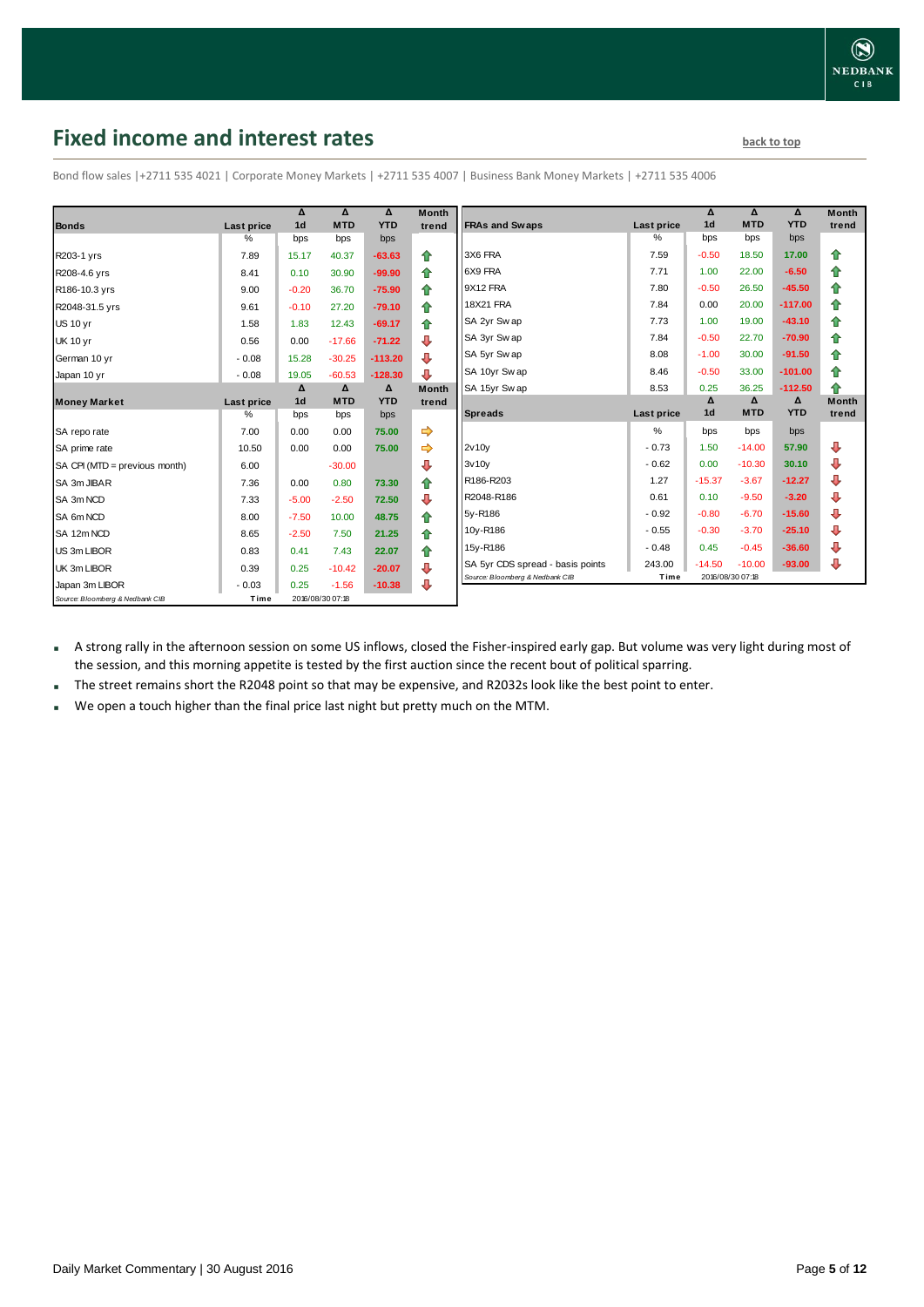# <span id="page-5-0"></span>**Equities [back to top](#page-0-0)**

Cash equities | +2711 535 4030/31

### **South Africa**

- After a volatile open, the Top 40 settled down and fluctuated around the unchanged mark, eventually closing up +0.23%.
- Resources fell -0.5%, financials shed -0.7% and industrials gained +0.6% boosted by a weak rand lifting rand hedges. Volumes were low as expected given the UK holiday, the lack of liquidity added to the volatility on the day. The value traded was R14 billion and the rand was hovering around 14.39 to the US dollar at the close.

### **UK/Europe**

 The major European markets closed Monday's trading session in the red following hawkish comments by Fed chair at Jackson Hole where she indicated that the case for a rate hike has strengthened. A stronger dollar put pressure on commodity prices dragging mining stocks lower. The oil price continued to plunge adding further pressure to the region. The Dax and Cac lost -0.4% while the UK was closed for a bank holiday. Engineering heavyweight, Alstom rose +3% after winning a \$2 billion contract to build 28 new high speed trains in the US.

### **USA**

 Positive US economic data encouraged traders to buy the market following losses seen last week as the likelihood of an interest rate hike increased after the Janet Yellen's comments in Jackson Hole. The Dow gained +0.6%, the Nasdaq added +0.3% and the S&P500 rose +0.5%. The Commerce department released reports showing that personal income and personal spending had both increased in line with expectations. The main focus for the week will be the jobs report due out on Friday to see if it supports the Fed's chair's claim of an improving economic environment.

### **Asia**

 Asian markets are taking the lead from a rebound on Wall Street and are trading in the black with Japan bucking the trend, while the MSCI Asian Pacific is up +0.3%. The yen was stronger after 4 days of weakness which hurt the heavyweight exporters. The Australian market is up +0.24% led by healthcare and energy stocks while telecoms and industrials were in the red. Tencent is currently up +0.9% in Hong Kong this morning.

| <b>Developed Markets</b>        |             | $\% \Delta$<br>$-1d$ | %Δ<br><b>MTD</b> | %Δ<br><b>YTD</b> | <b>Month</b><br>trend |
|---------------------------------|-------------|----------------------|------------------|------------------|-----------------------|
|                                 | Last price  |                      |                  |                  |                       |
| Dow Jones                       | 18 502.99   | 0.58                 | 0.38             | 6.19             | ⇮                     |
| Nasdaq                          | 5 232.33    | 0.26                 | 1.36             | 4.49             | ⇑                     |
| S&P 500                         | 2 180.38    | 0.52                 | 0.31             | 6.68             | 合                     |
| DJ Eurostoxx 50                 | 2 998.50    | $-0.39$              | 0.26             | $-8.23$          | 合                     |
| <b>DAX</b>                      | 10 544.44   | $-0.41$              | 2.00             | $-1.85$          | ✿                     |
| CAC                             | 4 4 2 4 .25 | $-0.40$              | $-0.35$          | $-4.59$          | ⊕                     |
| <b>FTSE</b>                     | 6838.05     | 0.31                 | 1.69             | 9.54             | 合                     |
| ASX200                          | 5489.40     | 0.37                 | $-1.31$          | 3.65             | ⊕                     |
| Nikkei 225                      | 16 732.46   | $-0.03$              | 1.55             | $-12.09$         | 合                     |
| <b>MSCI World</b>               | 1725.57     | $-0.03$              | 0.22             | 3.78             | ♠                     |
|                                 |             | %Δ                   | %Δ               | $\%$ $\Delta$    | <b>Month</b>          |
| <b>Emerging Markets</b>         | Last price  | $-1d$                | <b>MTD</b>       | <b>YTD</b>       | trend                 |
| Hang Seng                       | 22 984.86   | 0.72                 | 5.00             | 4.88             | ⇑                     |
| Shanghai                        | 3072.37     | 0.08                 | 3.12             | $-13.19$         | ⇑                     |
| Brazil Bovespa                  | 58 610.39   | 1.55                 | 2.27             | 35.20            | ✿                     |
| India - NSE                     | 28 121.56   | 0.78                 | 0.25             | 7.67             | 合                     |
| Russia Micex                    | 1986.72     | $-0.33$              | 2.16             | 12.79            | ⇑                     |
| <b>MSCI Emerging</b>            | 895.97      | $-0.60$              | 2.58             | 12.82            | 企                     |
|                                 |             | %Δ                   | %Δ               | %Δ               | <b>Month</b>          |
| <b>SA Indices</b>               | Last price  | $-1d$                | <b>MTD</b>       | <b>YTD</b>       | trend                 |
| <b>JSE All Share</b>            | 53 563.93   | 0.11                 | 1.45             | 5.66             | ♠                     |
| Top 40                          | 46 912.46   | 0.23                 | 2.17             | 2.43             | ⇮                     |
| Resi 10                         | 32 503.88   | $-0.50$              | 3.80             | 28.00            | ⇑                     |
| Indi 25                         | 71 905.34   | 0.63                 | 2.27             | 0.21             | ⇑                     |
| Fini 15                         | 14 865.67   | $-0.67$              | $-1.58$          | $-2.43$          | ⊕                     |
| Source: Bloomberg & Nedbank CIB | Time        |                      | 2016/08/30 07:18 |                  |                       |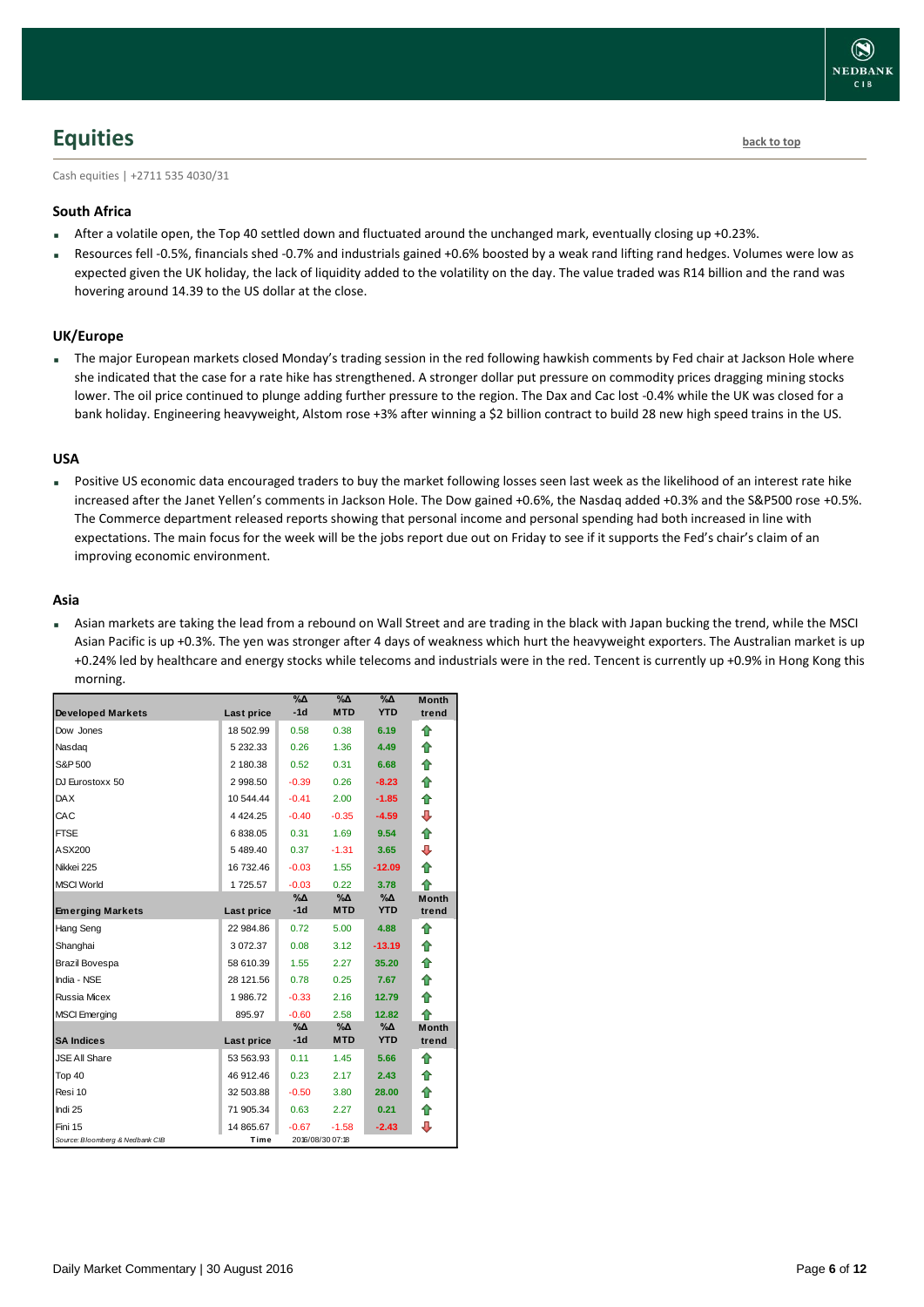# <span id="page-6-0"></span>**Economics [back to top](#page-0-0)**

Nedbank CIB Market Commentary | CIBMarketComm@Nedbank.co.za | +27 11 295 5430

### **US**

- US core PCE remained unchanged at 1.6% y/y in July, better than forecasts of 1.5%. However, the PCE deflator fell to 0.8% y/y, from 0.9% in June, in line with consensus. The PCE deflator is primarily driven by services inflation, since goods prices are in deflation due to falling food and fuel costs.
- Personal income growth was 0.1% higher at 0.4% m/m (and 3.3% y/y) in July, in line with expectations. Income growth was driven by wages, salaries and overall disposable income growth. Rental income, personal income assets, transfer payments and supplemental incomes ticked higher, while proprietor's income and wages in the services sector edged lower.
- Personal spending growth fell to 0.3% m/m in July, from 0.5% in June, in line with forecasts. Spending on durable goods surged, particularly on vehicles. Spending on services remained upbeat, while non-durable goods consumption declined sharply.

**Synopsis: The risk of a Fed rate hike has returned, with Fed policymakers guiding market expectations higher. Although economic momentum has been positive, inflation drivers are non-existent. However, Janet Yellen seemed unfazed by the stubborn inflation trajectory, as the Fed still expects the 2% target to be reached over the next few years. Hence, should economic data remain relatively upbeat, a rate hike at the December meeting is likely (seems like a re-hash of 2015).**

### **Japan**

- Japanese unemployment fell to 3% in July from 3.1% previously and forecasted. This is the lowest unemployment rate since the 1995. More people entered the labour force in July and the participation rate was higher, however the jobs to applicant's ratio remained unchanged at 1.37.
- Household spending remained weak, falling by 0.5% y/y in July, from -2.3% in June, better than consensus of -1.4%. Real incomes fell by 1.8% y/y, disposable incomes also declined, while the propensity to consume edged lower.
- Retail sales declined by 0.2% y/y, from the 1.4% fall in June, better than estimates of -0.9%. Sales of textiles, building materials and furniture slumped. Retail sales and overall consumer spending will likely remain very weak amid slowing economic growth.

**Synopsis: Both inflation and growth in Japan remain well below official targets, and the trajectory remains lower. The BOJ will likely introduce more monetary stimulus in coming quarters, with stimulus also needed from the fiscal side in order to stem the decline in prices and economic activity. Local demand is anaemic, which is hampering manufacturing and business activity. Despite recent stimulus efforts, credit demand hasn't picked up. Therefore, non-traditional forms of stimulus will likely be considered, barring 'helicopter money' which the BOJ has ruled out.**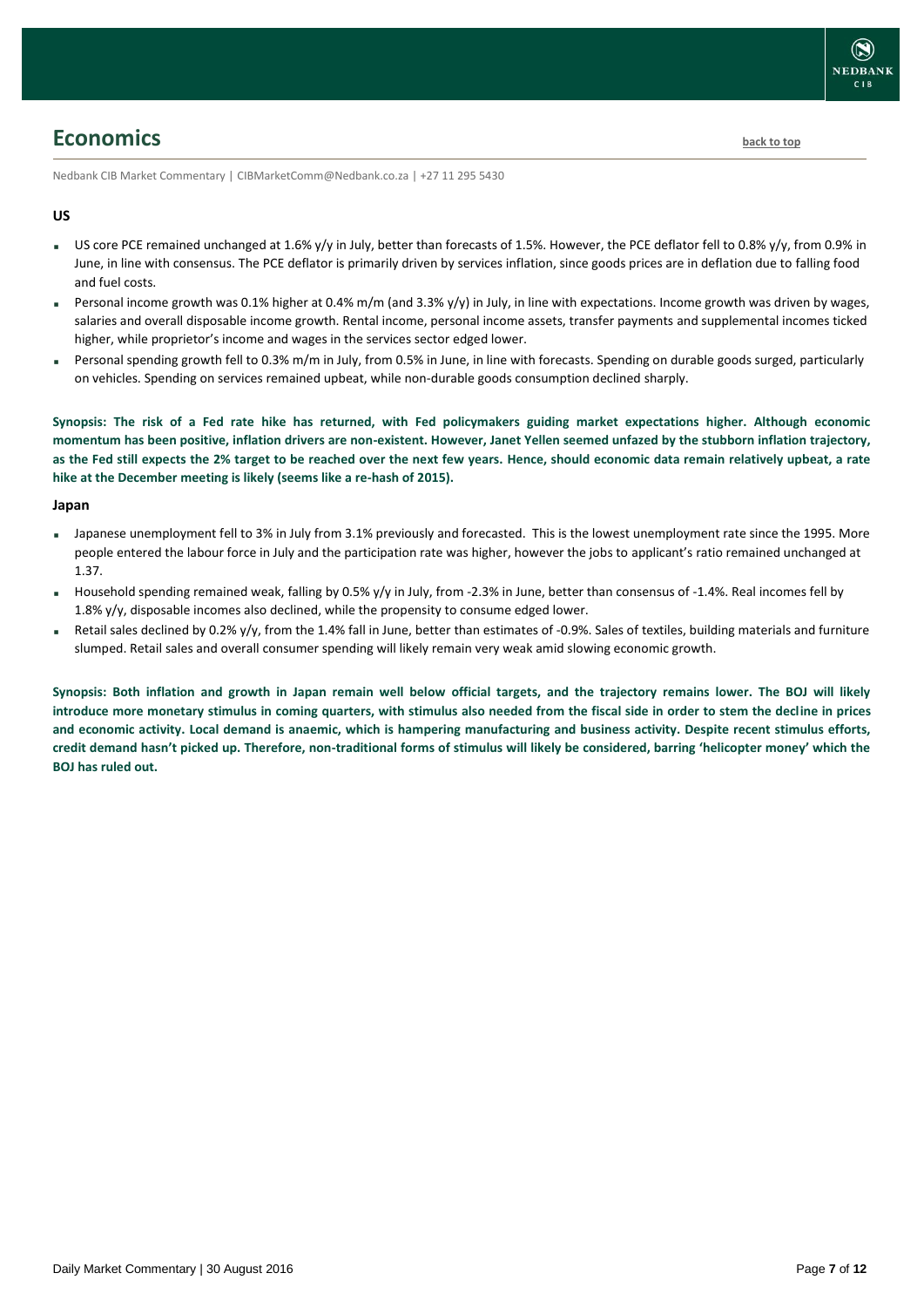# <span id="page-7-0"></span>**Foreign flows [back to top](#page-0-0)**

Nedbank CIB Market Commentary | CIBMarketComm@Nedbank.co.za | +27 11 295 5430

- SA foreign flows continue to trickle in at a sedate pace, primarily as a result of the local bond market. Bonds reeled in R6.2 billion of foreign capital last week, whereas the equity market shed R2.9 billion of foreign flows. The net performance for the week was therefore R3.3 billion.
- For the month again, the primary driver being the bond inflows of R11.5 billion. The initial exuberance in the equity market from earlier in the month has died down. Equity flows are back to its dismal trend, with an inflow of R0.3 billion for the month. Foreigners seem to be maintaining the bias for higher-yielding assets, especially since yields in the developing world are uncomfortably low and negative in some countries.
- The year to date trend is sharply negative, and at its worst post the 2008 recession. Any reprieve will probably emanate from the bond market, as has been the case for the past few months. The on-going sell-off in equities will likely persist, and will worsen should the political risk premium rise. Any rate hike by the Fed may hamper flows into our local bond market, while any further accommodation in Asia or Europe will likely have the opposite effect.

| SA equities and bonds               | Week of 22 to 26 August 2016 | Month to 26 August 2016 | Year to 26 August 2016 |
|-------------------------------------|------------------------------|-------------------------|------------------------|
| Foreign flows into SA equity market | -R 2.905bn                   | R 0.277bn               | -R 79.935bn            |
| Foreign flows into SA bond market   | R 6.177bn                    | R 11.474bn              | R 70.400bn             |
| Total foreign flows                 | R 3.272bn                    | R 11.751bn              | -R 9.535bn             |
|                                     |                              |                         |                        |

*Source : Bloomberg*

#### **Equity flows resume weakness after initial pause**



#### **Bond inflows persist, offsetting equity market sell-off**



*Source: Bloomberg, Nedbank*





*Source: Bloomberg, Nedbank*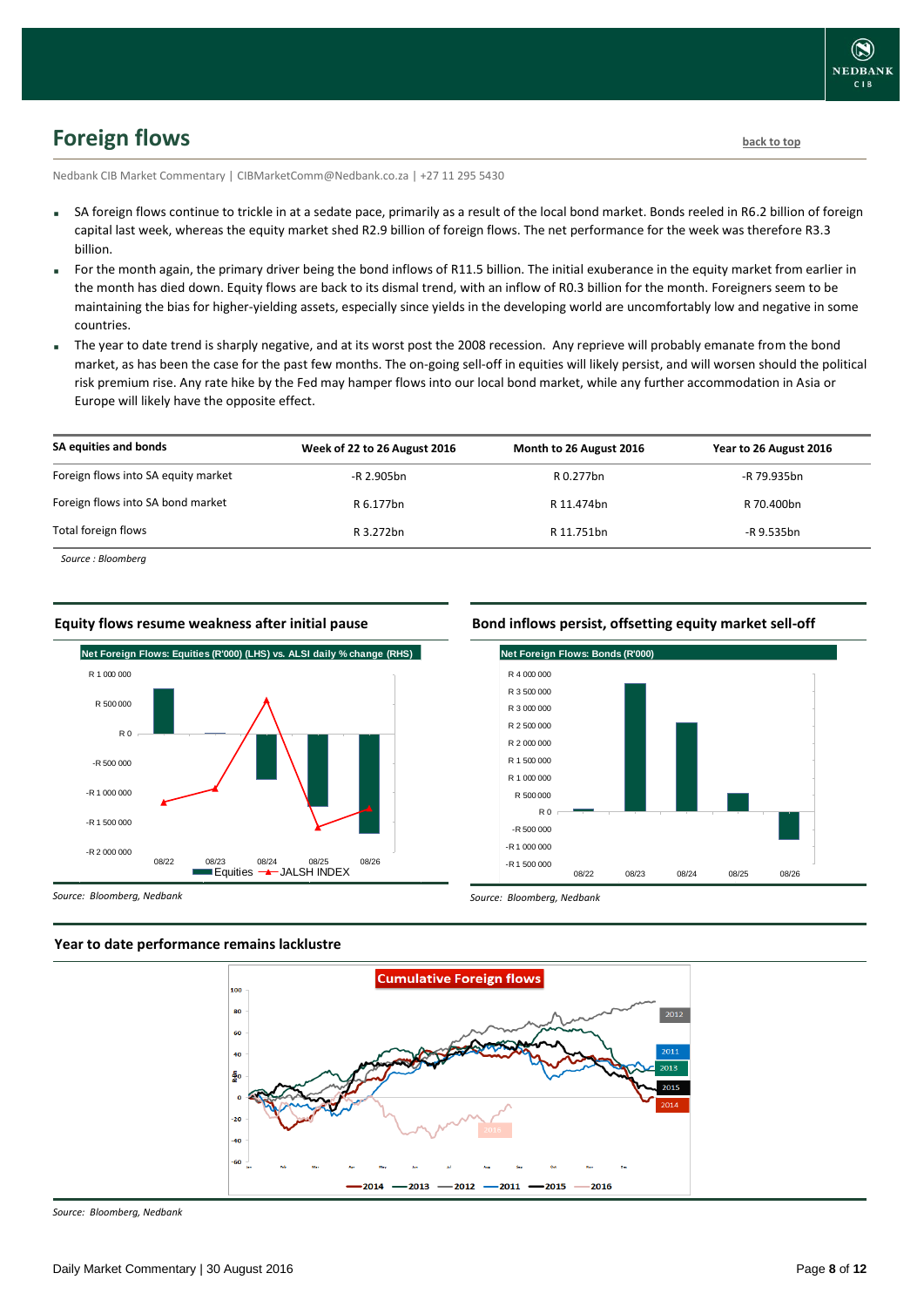# <span id="page-8-0"></span>**JSE performance [back to top](#page-0-0)**

Nedbank CIB Market Commentary | CIBMarketComm@Nedbank.co.za | +27 11 295 5430

| <b>Top40 constituents</b>                               | Last price       | %Δ<br>$-1d$        | %Δ<br><b>MTD</b>    | %Δ<br><b>YTD</b> | Month<br>trend |
|---------------------------------------------------------|------------------|--------------------|---------------------|------------------|----------------|
| AGL: Anglo American Plc                                 | 158.88           | $-0.24$            | 3.84                | 130.29           | ⇑              |
| AMS: Anglo American Platinum Ltd                        | 420.00           | 0.94               | $-4.55$             | 126.61           | ⊕              |
| ANG: Anglogold Ashanti Ltd                              | 253.08           | $-1.53$            | $-16.51$            | 138.17           | ⊕              |
| APN: Aspen Pharmacare Holdings Lt                       | 356.12           | $-1.61$            | $-5.03$             | 15.07            | ⇩              |
| BAT: Brait Se                                           | 115.50           | $-0.85$            | $-6.62$             | $-30.22$         | ⇩              |
| <b>BGA: Barclays Africa Group Ltd</b>                   | 153.55           | 0.23               | 0.04                | 7.01             | ✿              |
| <b>BID: Bid Corp Ltd</b>                                | 270.50           | 2.04               | 4.43                |                  | ⇮              |
| BIL: Bhp Billiton Plc                                   | 198.05           | $-1.09$            | 14.16               | 13.86            | ✿              |
| BTI: British American Tobacco Plc                       | 902.86           | 0.99               | 2.34                | 3.40             | ⇑              |
| CCO: Capital & Counties Propertie                       | 54.38            | 0.76               | 1.46                | $-46.95$         | ✿              |
| CFR : Financiere Richemont-Dep Rec                      | 85.49            | $-0.88$            | 0.83                | $-23.40$         | ⇑              |
| CPI: Capitec Bank Holdings Ltd                          | 594.26           | $-0.88$            | $-3.45$             | 10.34            | ⇩              |
| DSY: Discovery Ltd                                      | 121.55           | $-0.21$            | $-2.75$             | $-8.57$          | ⇩              |
| FFA: Fortress Income Fund Ltd-A                         | 16.53            | 0.18               | $-1.55$             | 2.80             | ⇩              |
| FFB: Fortress Income Fund Ltd                           | 34.05            | $-0.09$            | $-6.71$             | $-2.24$          | ⇩              |
| <b>FSR: Firstrand Ltd</b>                               | 45.99            | $-1.31$            | $-5.35$             | 8.54             | ⇩              |
| GRT : Grow thpoint Properties Ltd                       | 25.50            | $-1.54$            | $-3.23$             | 9.77             | ⇩              |
| INL: Investec Ltd                                       | 85.27            | $-0.79$            | 1.94                | $-22.13$         | ✿              |
| INP: Investec Plc                                       | 86.22            | $-0.40$            | 4.28                | $-21.68$         | ✿              |
| <b>ITU: Intu Properties Plc</b>                         | 59.55            | 1.45               | 7.92                | $-19.44$         | ⇑              |
| MEI: Mediclinic International Plc                       | 194.50           | 0.16               | $-0.77$             | 2.15             | ⇩              |
| MND: Mondi Ltd                                          | 295.70           | 0.55               | 5.17                | $-3.77$          | ⇑              |
| MNP: Mondi Plc                                          |                  |                    |                     |                  | ⇑              |
|                                                         | 298.57           | 1.21               | 6.58                | $-3.22$          | ⊕              |
| MRP: Mr Price Group Ltd<br>MTN: Mtn Group Ltd           | 219.00<br>121.25 | $-0.45$<br>$-0.21$ | $-4.33$<br>$-13.57$ | 9.50<br>$-8.76$  | ⇩              |
|                                                         | 214.80           | $-0.62$            | 7.94                | 13.89            | ⇑              |
| NED: Nedbank Group Ltd<br>NPN: Naspers Ltd-N Shs        | 2 431.64         | 1.87               | 11.55               | 14.70            |                |
| NTC: Netcare Ltd                                        | 33.01            | 0.03               | 2.67                | $-2.63$          | ⇑<br>⇑         |
| OML: Old Mutual Plc                                     | 36.61            | $-0.19$            | $-5.28$             | $-11.68$         | ⇩              |
| RDF: Redefine Properties Ltd                            | 11.15            |                    |                     | 14.95            | ⊕              |
| REI: Reinet Investments Sa-Dr                           | 31.70            | $-1.33$            | -7.01<br>1.77       |                  |                |
| REM: Remgro Ltd                                         |                  | 1.12<br>-1.34      | $-2.63$             | $-0.56$<br>3.32  | ⊕              |
| RMH: Rmb Holdings Ltd                                   | 253.35<br>59.52  | $-1.60$            |                     | 7.03             | ⊕              |
| RMI: Rand Merchant Investment Hol                       |                  |                    | -4.31               | 10.77            | ⊕              |
| SAB: Sabmiller Plc                                      | 42.88            | $-1.40$<br>1.69    | $-3.21$<br>2.78     | $-11.69$         |                |
|                                                         | 828.82           | $-1.46$            |                     |                  | 合<br>⊕         |
| SBK: Standard Bank Group Ltd                            | 137.96           |                    | $-0.43$             | 21.55            | ⊕              |
| SHP: Shoprite Holdings Ltd                              | 194.99           | $-0.01$            | $-4.09$             | 36.11            |                |
| SLM: Sanlam Ltd<br>SNH: Steinhoff International H Nv    | 64.39            | -1.27              | $-1.54$             | 6.36             | ⇩              |
|                                                         | 92.85            | $-0.16$            | 5.79                | 18.27            | ✿              |
| SOL: Sasol Ltd                                          | 379.56           | $-0.08$            | 2.93                | $-9.50$          | 合              |
| TBS: Tiger Brands Ltd                                   | 393.00           | $-0.70$            | 0.81                | 24.19            | ⇑              |
| VOD: Vodacom Group Ltd<br>WHL: Woolw orths Holdings Ltd | 155.69<br>83.60  | 0.59<br>-1.36      | $-3.26$<br>-6.52    | 2.15<br>$-16.53$ | ⊕<br>⇩         |
| Source: Bloomberg & Nedbank CIB                         | Time             |                    | 2016/08/30 07:18    |                  |                |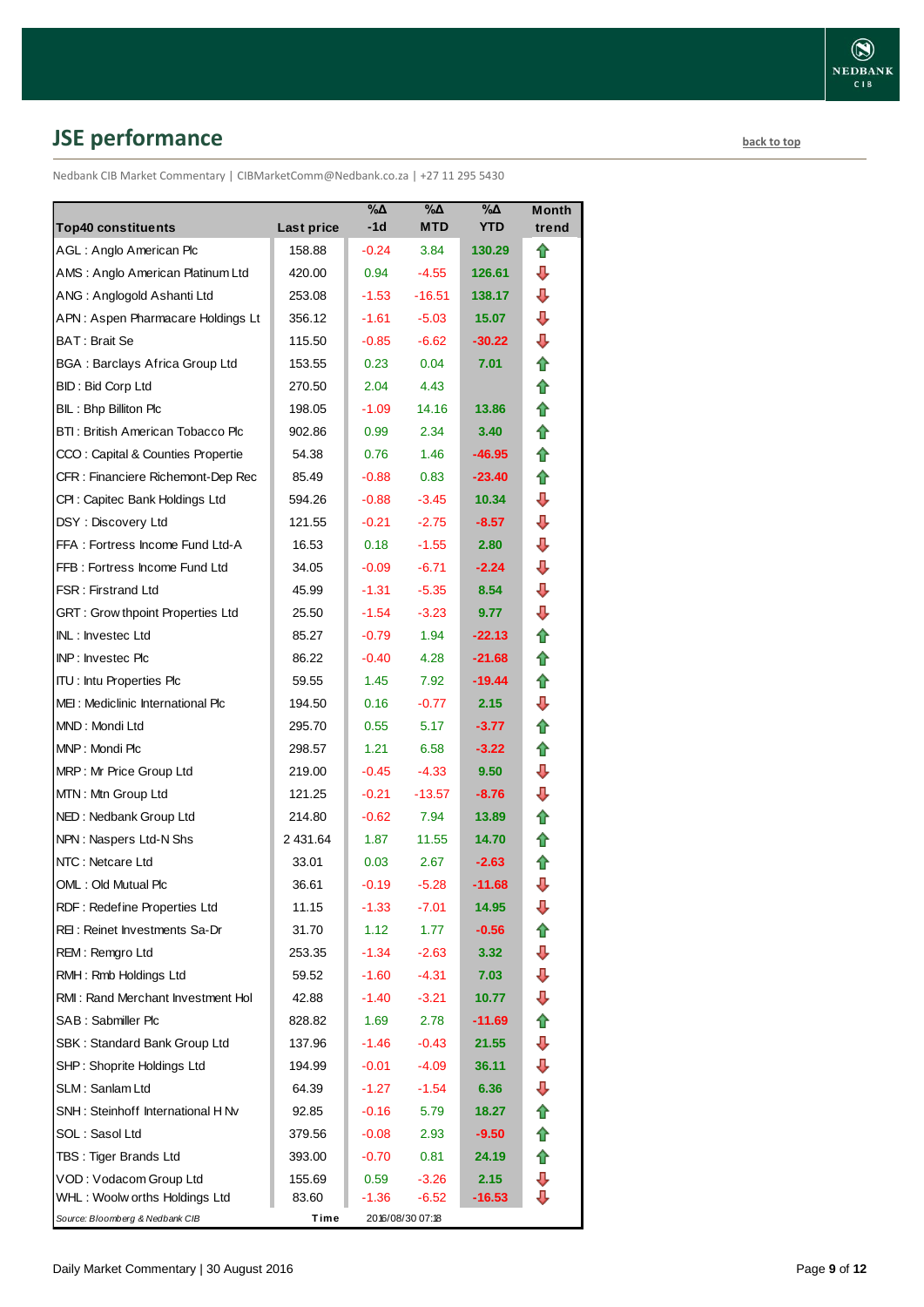# <span id="page-9-0"></span>**Last day to trade back to the contract of the contract of the contract of the contract of the contract of the contract of the contract of the contract of the contract of the contract of the contract of the contract of t**

Susan Correia | [Scorreia@Nedbankcapital.co.za](mailto:Scorreia@Nedbankcapital.co.za) | +27 11 295 8227

| Share code     | Share name           | Dividend / interest rate              |
|----------------|----------------------|---------------------------------------|
| 30 August 2016 |                      |                                       |
| ACG            | Anchor Group Ltd     | dividend @ 17cps                      |
| ADR            | Adcorp Hldgs Ltd     | dividend @ 75cps                      |
| AFE            | <b>AECI Ltd</b>      | dividend @ 135cps                     |
| AWA            | Arrowhead Props Ltd  | dividend @ 20.875cps                  |
| BIL            | BHP Billiton plc     | dividend @ USD0.14                    |
| ILU            | Indluplace Props Ltd | dividend $\omega$ 23.25351cps         |
| LBH            | Liberty Hidgs Ltd    | dividend $@$ 276cps                   |
| <b>NEWGBP</b>  | Newwave GBP          | interest $@$ 1cpu                     |
| <b>NEWUSD</b>  | Newwave USD          | interest $@$ 1cpu                     |
| <b>NVS</b>     | Novus Hldgs Ltd      | dividend @ 70cps                      |
| <b>PPC</b>     | PPC Ltd              | Rights Offer: 160.06486: 100 @ 400cps |
| <b>RES</b>     | Resilient Reit Ltd   | dividend $@$ 256.27cps                |
|                |                      |                                       |

*Source: JSE*

# <span id="page-9-1"></span>**Economic calendar [back to top](#page-0-0) back to top**

Nedbank CIB Market Commentary | CIBMarketComm@Nedbank.co.za | +27 11 295 5430

| <b>Time</b> | Country Event |                                   | Period | Survey                   | Actual                   | Prior            | <b>Revised</b>           |
|-------------|---------------|-----------------------------------|--------|--------------------------|--------------------------|------------------|--------------------------|
| 29-Aug      |               |                                   |        |                          |                          |                  |                          |
| 14:30       | <b>US</b>     | Personal Income                   | Jul    | 0.40%                    | 0.40%                    | 0.20%            | 0.30%                    |
| 14:30       | US            | <b>Personal Spending</b>          | Jul    | 0.30%                    | 0.30%                    | 0.40%            | 0.50%                    |
| 14:30       | US            | PCE Deflator YoY                  | Jul    | 0.80%                    | 0.80%                    | 0.90%            |                          |
| 16:30       | US            | Dallas Fed Manf. Activity         | Aug    | $-3.9$                   | $-6.2$                   | $-1.3$           | $\overline{\phantom{a}}$ |
| 30-Aug      |               |                                   |        |                          |                          |                  |                          |
| 01:30       | JN            | Jobless Rate                      | Jul    | 3.10%                    | 3.00%                    | 3.10%            | $- -$                    |
| 01:30       | JN            | Job-To-Applicant Ratio            | Jul    | 1.38                     | 1.37                     | 1.37             | $-$                      |
| 01:30       | JN            | Overall Household Spending YoY    | Jul    | $-1.50%$                 | $-0.50%$                 | $-2.20%$         | $-2.30%$                 |
| 01:50       | <b>JN</b>     | <b>Retail Trade YoY</b>           | Jul    | $-0.90%$                 | $-0.20%$                 | $-1.40%$         | $\overline{\phantom{a}}$ |
| 08:00       | SA            | Money Supply M3 YoY               | Jul    | 5.73%                    | $\overline{\phantom{a}}$ | 5.88%            | --                       |
| 08:00       | <b>SA</b>     | <b>Private Sector Credit YoY</b>  | Jul    | 6.90%                    | $-\hbox{--}$             | 7.30%            | $\qquad \qquad -$        |
| 10:30       | UK            | Net Consumer Credit               | Jul    | 1.6 <sub>b</sub>         | $\hspace{0.05cm} -$      | 1.8 <sub>b</sub> | $\overline{\phantom{a}}$ |
| 10:30       | UK            | M4 Money Supply YoY               | Jul    | $\overline{\phantom{a}}$ | $\overline{\phantom{a}}$ | 3.50%            | --                       |
| 11:00       | EC            | Economic Confidence               | Aug    | 104.2                    | $\overline{\phantom{a}}$ | 104.6            | --                       |
| 11:00       | EC            | <b>Business Climate Indicator</b> | Aug    | 0.37                     | $\overline{\phantom{a}}$ | 0.39             |                          |
| 11:00       | EC            | <b>Industrial Confidence</b>      | Aug    | $-2.6$                   | $\overline{\phantom{m}}$ | $-2.4$           |                          |
| 11:00       | EC            | Services Confidence               | Aug    | 11.2                     | $\overline{\phantom{a}}$ | 11.1             | $-$                      |
| 11:00       | EC            | <b>Consumer Confidence</b>        | Aug F  | $-8.5$                   | $\overline{\phantom{a}}$ | $-8.5$           | --                       |
| 14:00       | SA            | South Africa Budget               | Jul    | $\overline{\phantom{a}}$ | $\overline{\phantom{a}}$ | 23.87b           | --                       |
| 14:00       | <b>GE</b>     | CPI YoY                           | Aug P  | 0.50%                    | $\overline{\phantom{a}}$ | 0.40%            | --                       |
| 16:00       | US            | Consumer Confidence Index         | Aug    | 97                       | $\overline{\phantom{a}}$ | 97.3             |                          |

*Source: Bloomberg*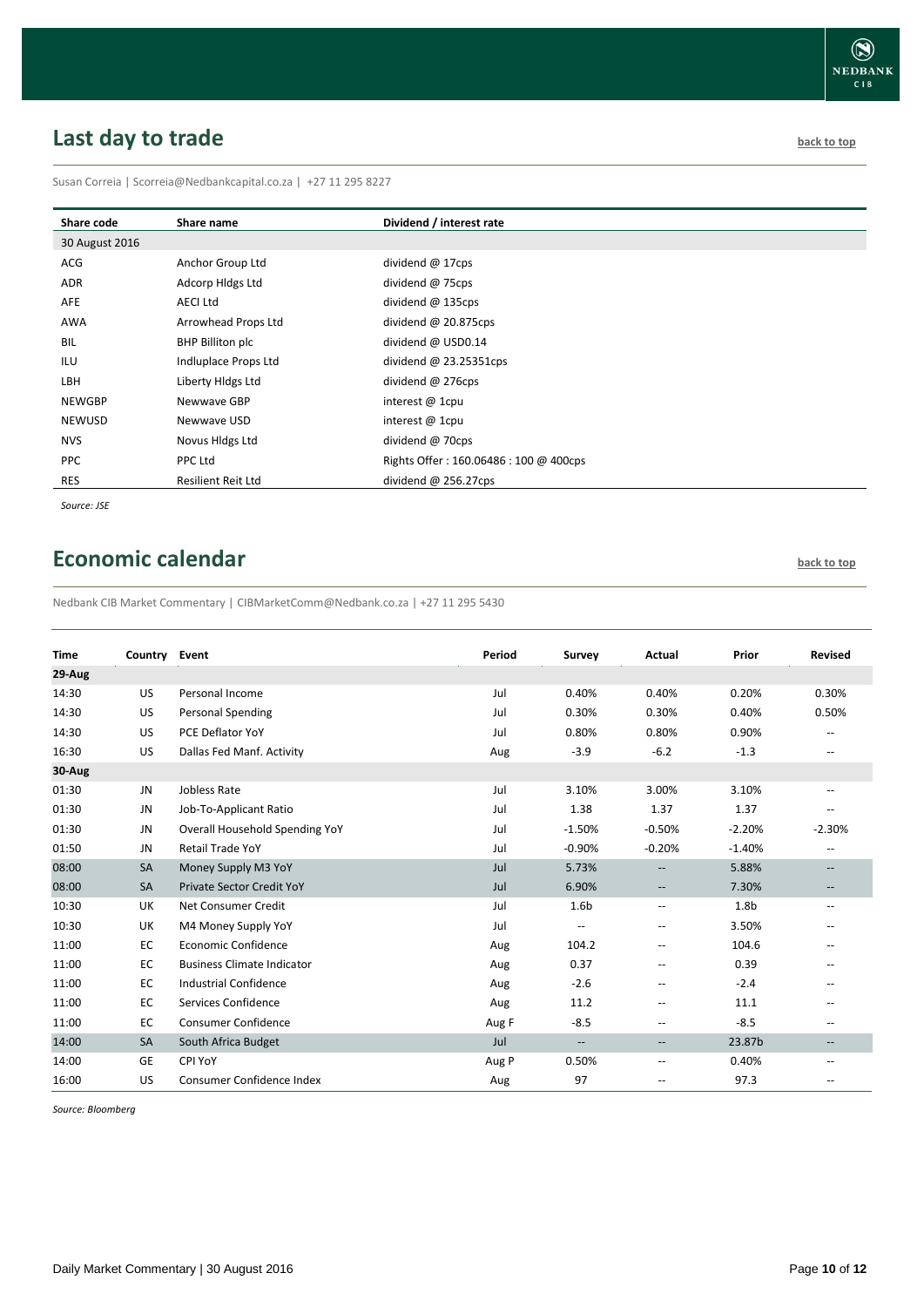### <span id="page-10-0"></span>**Contacts**

**Head: Strategic Research Mohammed Yaseen Nalla, CFA** (011) 295 5430

**ALM Portfolio Management** (011) 535 4042

**Equities Sales and Distribution** (011) 535 4030/31

**Forex Institutional Sales Desk** (011) 535 4005

**Interest Rate Swaps & FRA's Trading** (011) 535 4004

**Money Market Institutional Sales Desk** (011) 535 4008

**Treasury: Economic Analyst Reezwana Sumad** (011) 294 1753

**Bond Trading** (011) 535 4021

**Forex Business Banking Sales Desk** (011) 535 4003

**Forex Retail Sales Desk** (011) 535 4020

**Money Market Business Banking Sales Desk** (011) 535 4006

**Non Soft & Soft Commodities Trading** (011) 535 4038

**Credit Derivatives**  (011) 535 4047

**Forex Corporate Sales Desk** JHB (011) 535 4002; DBN (031) 327 3000; CTN (021) 413 9300

**Inflation Trading** (011) 535 4026

**Money Market Corporate Sales Desk** JHB (011) 535 4007; DBN (031) 327 3000; CTN (021) 413 9300

**Preference shares desk** (011) 535 4072